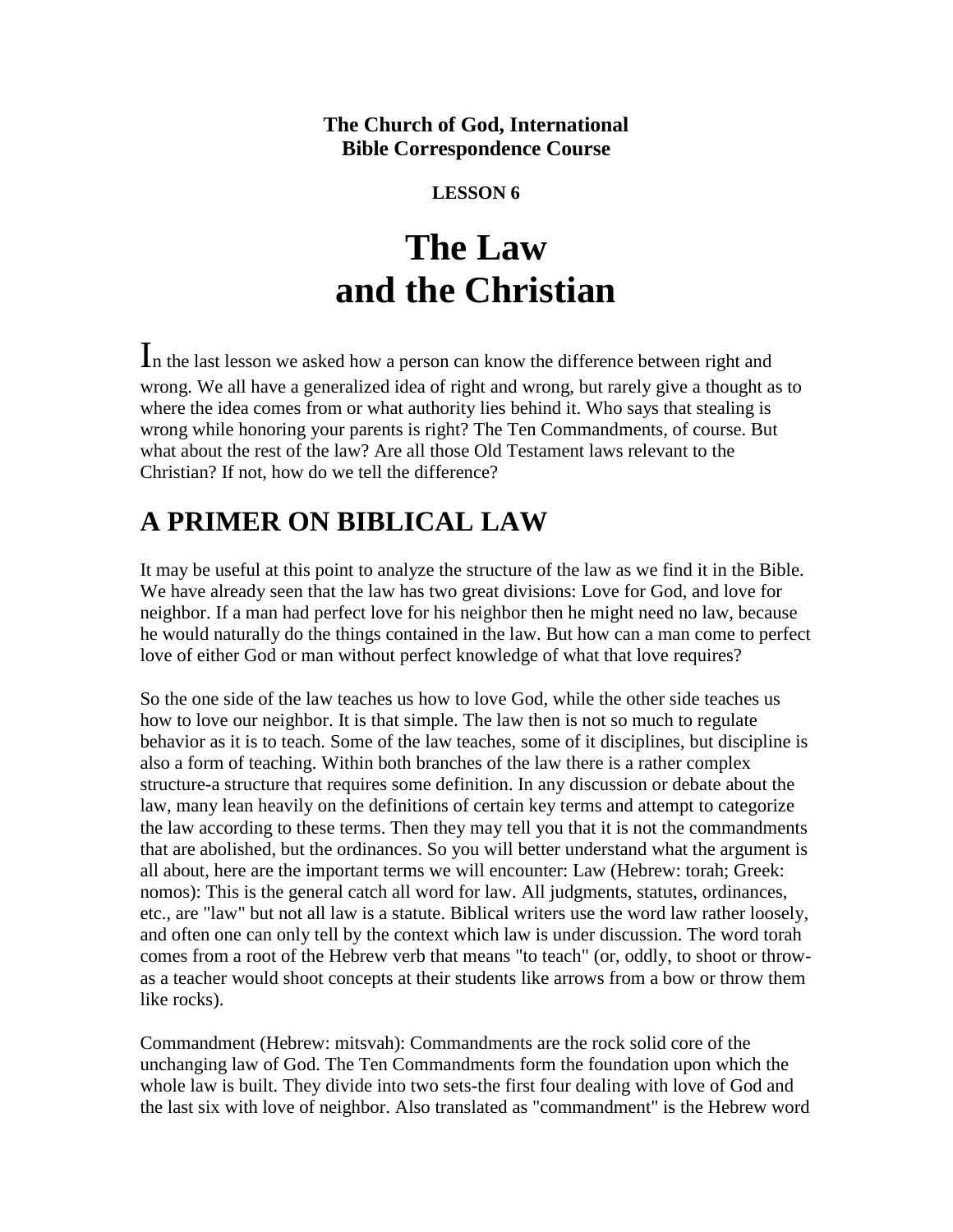peh, or "mouth." Something is done according to the "mouth" of God. In other words, if God says it, it is our command. The Greek equivalent of "commandment" is entole.

Precept (Hebrew: tsav): a command.

Testimony (Hebrew: eduwth): The Ten Commandments are called "the testimony of God." The Ark of the Covenant is at first called "the Ark of the Testimony."

Statute and ordinance (Hebrew: choq or chuqqah): For all practical purposes, "statute" and "ordinance" have the same definition. They are decrees, enactments, or prescriptionsoften to clarify underlying law.

Judgment (Hebrew: mishpat): A judgment is the application of the law to a life situation. It is an answer to the question, "Lord, what do we do in this situation?" Judgments are the most changeable part of the law because life situations change. They also change because of a change in administration.

Administration: The governing body that at any given time is charged with making decisions relative to the law. These can either have to do with administering punishment, or with interpreting the application of the law.

Tradition: The accumulated judgments of administrations over time. There is a distinction between a judgment rendered by God and one rendered by a human administration. Those rendered by human administrations can be wrong. The term Jesus used for the judgments of human administrators was "tradition." However, one should bear in mind that those traditions could have all the force of divine law upon the community to which they were delivered.

#### **Matthew 5:17-20**

1. Does Jesus seem to feel that people are likely to mistake what He is saying about the law?

2. What were they likely to think that He did not want them to think?

3. What might Jesus have meant when He said He came, not to destroy, but to fulfil? (See Matthew 13:48, where the same Greek word is used for a net full of fish. Also see Luke 2:40 and 3:5.)

4. If Jesus did not come to destroy the law, what part of the law might we expect to survive His ministry?

5. At what point in time will it become possible for the smallest punctuation of the law to pass away?

6. Is verse 18 listing two conditions for the law to pass away, or just one?

7. If there are two conditions, does only one of them have to prevail for the law to pass away, or do both of them have to prevail?

Note: The Authorized Version is misleading in this passage. It cites Jesus as saying first, "I am not come to destroy, but to fulfil." Then in the next verse, "one jot or one tittle shall in no wise pass from the law, till all be fulfilled." From this, some have assumed that since Jesus "fulfilled" the law, then part or all of it could pass away. But the word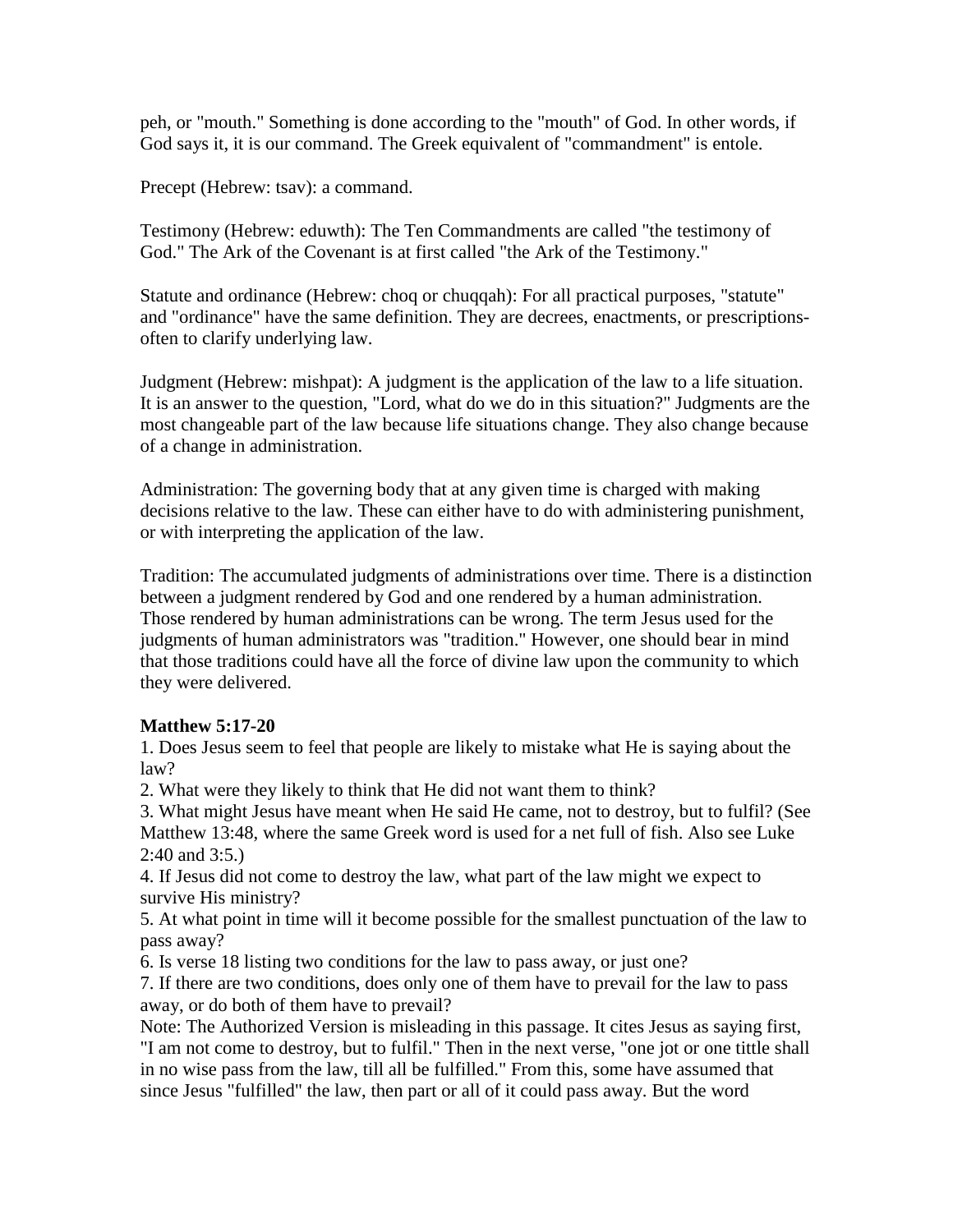translated "fulfilled" in verse 18 is unrelated to the word translated "fulfil" in verse 17. It means, quite literally, "come to be." In most occurrences in the New Testament, it is translated, "It came to pass." Thus, we really do not have two conditions for the law to pass. What we have is a couplet with a middle:

Till heaven and earth pass Not one jot or tittle shall pass from the law Till all has come to pass.

Note also that there is a play on words here with the word pass. The first two occurrences are the same Greek word:

Till heaven and earth pass, Not one jot or tittle shall pass...

Jesus has taken a rather complex and colorful way of saying that the law is as permanent as heaven and earth. "Do not," says He, "assume from anything I say that I am against the law, plan to do away with the law, or any such thing."

8. Did Jesus, then, consider it permissible to break even the least of the commandments? Note: All this is easy enough to understand, but it also poses a problem. Does this mean that modern man has an obligation to keep even the most obscure of Old Testament laws? At first blush, this seems a difficult question, but as we will soon see, it is not all that hard to understand.

#### **Deuteronomy 17:8-13**

9. In the nature of things, is possible to write a law that will cover every variation of human conduct?

10. Is a man likely to have to make judgments relative to any given law?

11. Are there some judgments that are relatively easy to make?

12. Are there some judgments that are too hard for some individuals to make?

13. If one needed help with a judgment, where, and to whom could he go?

Note: The place was "the place which the LORD thy God shall choose," and the judiciary was "The priests the Levites, and the judge that shall be in those days." There are two important things to know here. First, it did not designate the place as Jerusalem, because there might be several courts, and even the supreme court might not always be in the same place. The Tabernacle would move. Second, it was the set of judges that would exist "in those days." Man would always need a judiciary, but it would have to change with circumstances. It might not always be priests-there were judges as well. The exact structure of the judiciary was itself a subject of judgment.

14. Could a man make judgments for himself?

15. Who decided if a matter of judgment was "too hard" for the individual to make?

16. What was the judge to use as the basis for his decision? (verse 11)

17. Was the judge allowed to make an arbitrary decision, or was he required to explain it?

- 18. Was a man allowed to ignore the decision of the judge if he did not like it?
- 19. How is the man's attitude described who ignores the decision of the judges?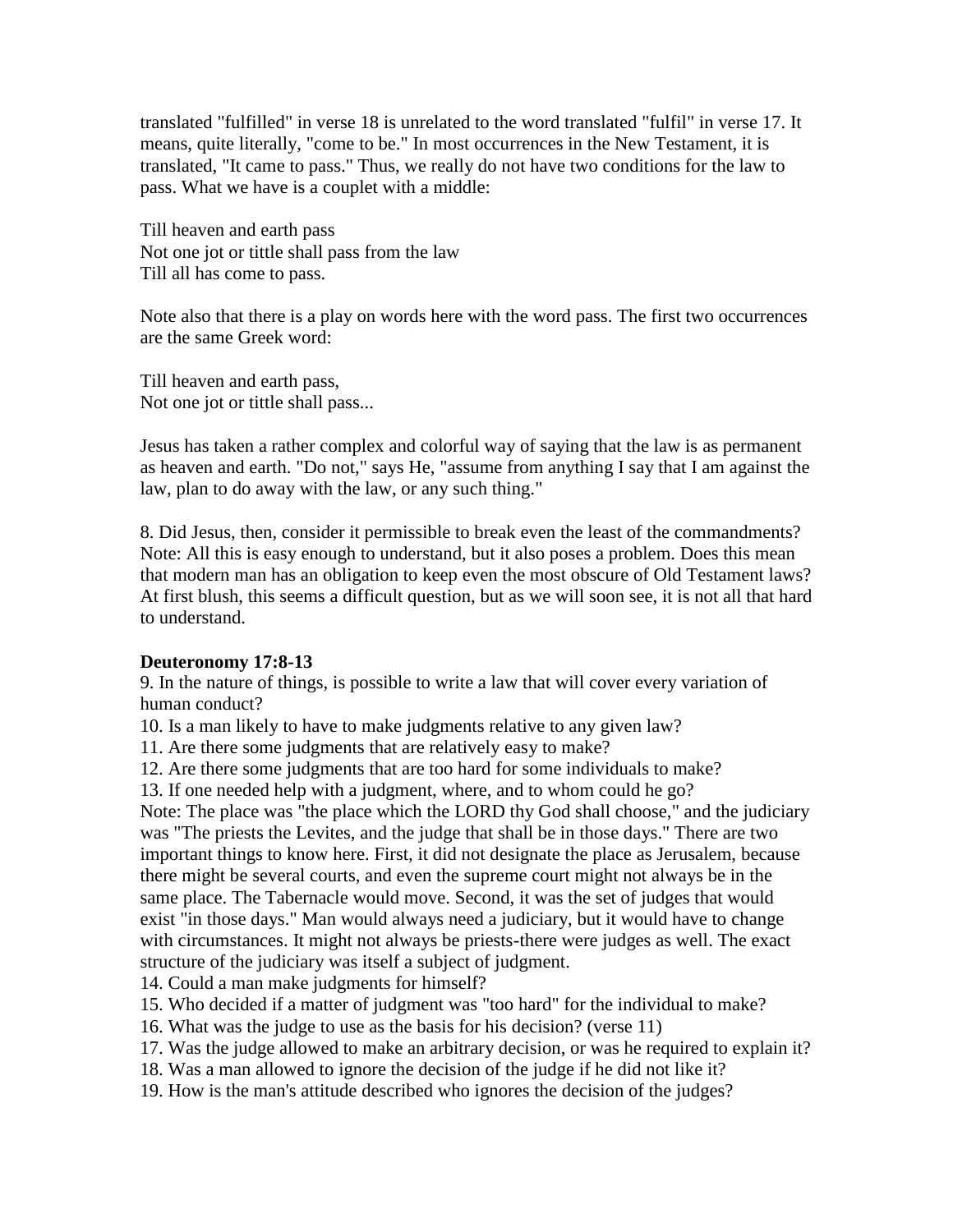Note: In the Authorized Version, it is the word presumptuously. The Hebrew word implies arrogance and insolence.

20. Was the decision and its implementation public knowledge?

21. Would the decision pass into law for others to do as well?

Note: Over time, a body of judicial decisions passes into the law of the land and advises future judges-it sets a precedent. No two cases are exactly alike, but the decision of one case may affect the outcome of another. A judgment is the application of law to a life situation. Life situations change, but the underlying law does not. How did this all work in practice?

#### **Exodus 18**

22. At the time of this incident, how many judges were there at the first?

23. When Moses "sat to judge" (hence the expression "to sit in judgment"), what were the standards by which he judged?

Note: A significant part of Moses' role as judge was to explain or teach from the law. The decisions he rendered were judgments, and included explanations of the Torah and statutes.

24. Did Jethro think that what Moses was doing was efficient?

25. Did God hand down the solution to this problem, or was it a humanly reasoned solution?

26. Were the judges in the new system necessarily priests or Levites?

Note: The system of judges set up at Jethro's suggestion was hierarchical in structure. Diagrammed on paper, it would form a pyramid. It worked, but was it the only way to resolve the problem? Remember, this system was only permitted by God; He did not design it. There is no suggestion that God revealed it to Moses-the idea came from Jethro. God seems to have allowed considerable latitude in such matters. However, the pyramid style still leaves one man sitting on top of the pyramid. Was this the way God would always want it to work?

#### **Numbers 11:11-30**

27. Was Moses still overburdened at a later time?

28. Who gave the solution this time?

29. How did this solution differ from Jethro's?

30. What sort of qualifications did these elders have to meet?

31. Who selected them, Moses or God?

32. How did God empower them to do their job?

Note: There is a myth that the Holy Spirit was somehow not with these people or empowering them as it did in the New Testament. This occasion calls to mind the empowering of the disciples of Jesus on Pentecost. Notice that this broadened the top of Jethro's pyramid considerably. As an aside, there is no hint in the New Testament that the church should be governed by Jethro's hierarchy.

### **Matthew 23:1-12**

33. Did Moses' seat of judgment still continue in the years of Jesus' ministry? 34. Did Jesus recognize, at least for that time and that community, the authority of that seat?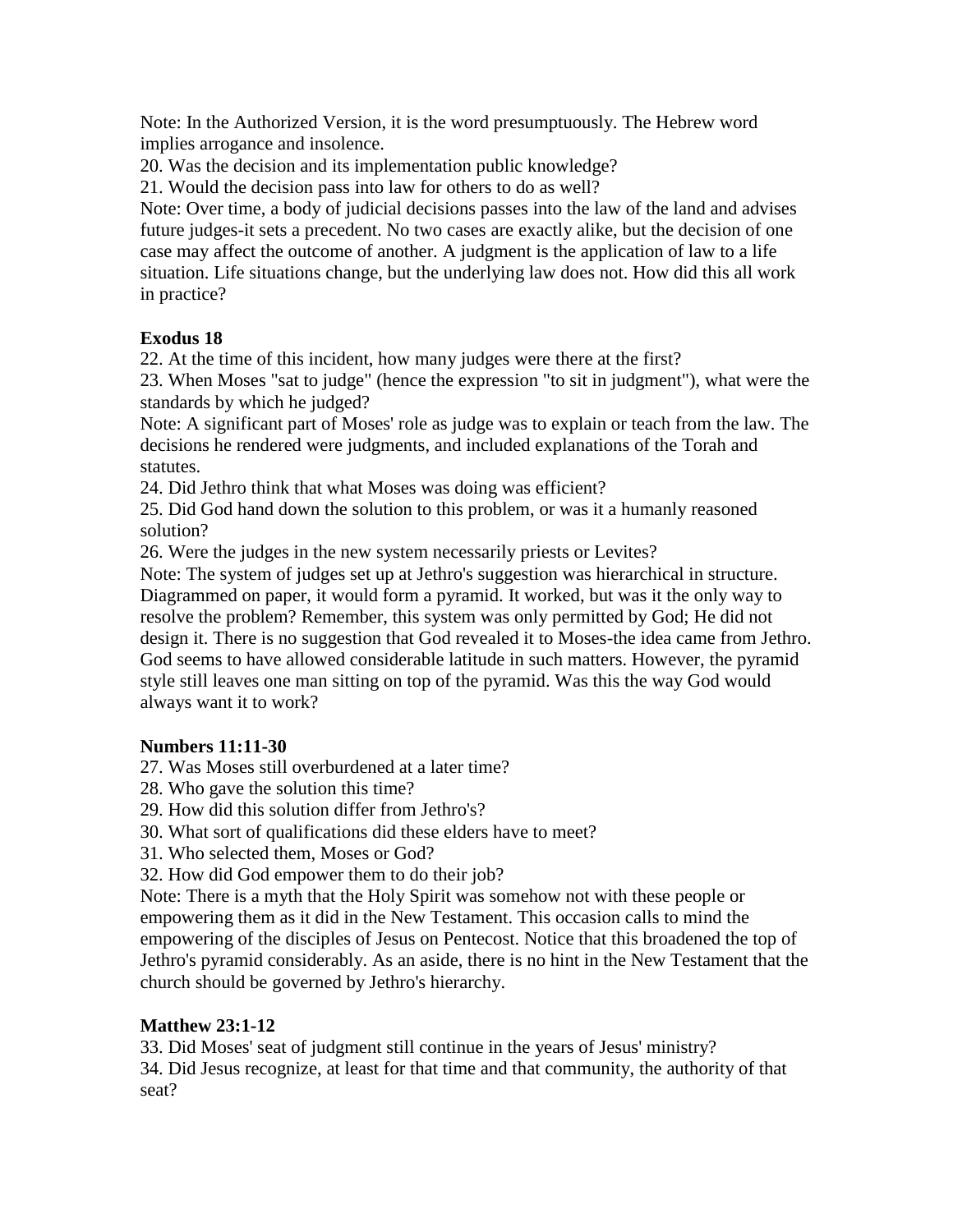35. As judges, were they corrupt?

36. Were the people to follow them in everything?

Note: The seat of judgment did not necessarily affect everything in sight. They judged on cases brought to them, and because they were in authority, those judgments were binding upon the people who brought them. It is like saying, "Your county courts are corrupt, but they are in authority and you are bound by their decisions. You have to obey their laws, but don't follow their morals."

#### **Matthew 16:13-20**

37. In what way is the authority here granted to the apostles similar to that granted to the judges under Moses?

38. Were the judicial decisions made by the apostles to take on full divine authority? Note: Jesus did not say He would build His church on Peter. He called Simon Petros (a stone), but then went on to say that He would build His church on "this Petra" (a rock). Jesus Himself is the Rock upon which He built His church (see I Corinthians 10:4, etc.). What follows is one type of judicial process in the church:

#### **Matthew 18:15-20**

39. What is the purpose of taking two or three witnesses the second time you go to your brother about an offense?

40. Is this passage referring to any kind of trespass, or a particular circumstance of trespass?

41. Is it indicated whether the two witnesses will exercise any judgment, or make recommendations?

42. If the second step fails, before whom do the witnesses testify?

43. To whom was this passage addressed? (See from verse 1.)

Note: Bear in mind that the Greek word commonly translated "church" means "assembly." The assembly was expected to hear the case, render judgment, and the parties concerned were expected to abide by the judgment. It is rather like a case of binding arbitration.

44. Who, then, had the power of binding and loosing in such cases?

45. With a church of 3,000 in Jerusalem, was it more likely that the whole church heard a case, or that a designated judge or judges heard it?

46. Study carefully verses 19 and 20. Is this more likely to be talking about prayer requests, or about rendering decisions in the church with divine backing?

47. What was the effect of a man ignoring the judgments of the assembly?

48. Would one speak to or associate with a publican? Remember Jesus' example.

49. Did one trust a publican or heathen as one might a brother?

50. What, then, was the effect of treating a man as a heathen or publican?

#### **I Corinthians 6:1-8**

51. Should a member of the church take a brother to court?

52. Are we, as converted people, allowed or even expected to judge in some circumstances?

53. Is there any suggestion here that it is wrong to go to court with an unbeliever-a heathen, if you will?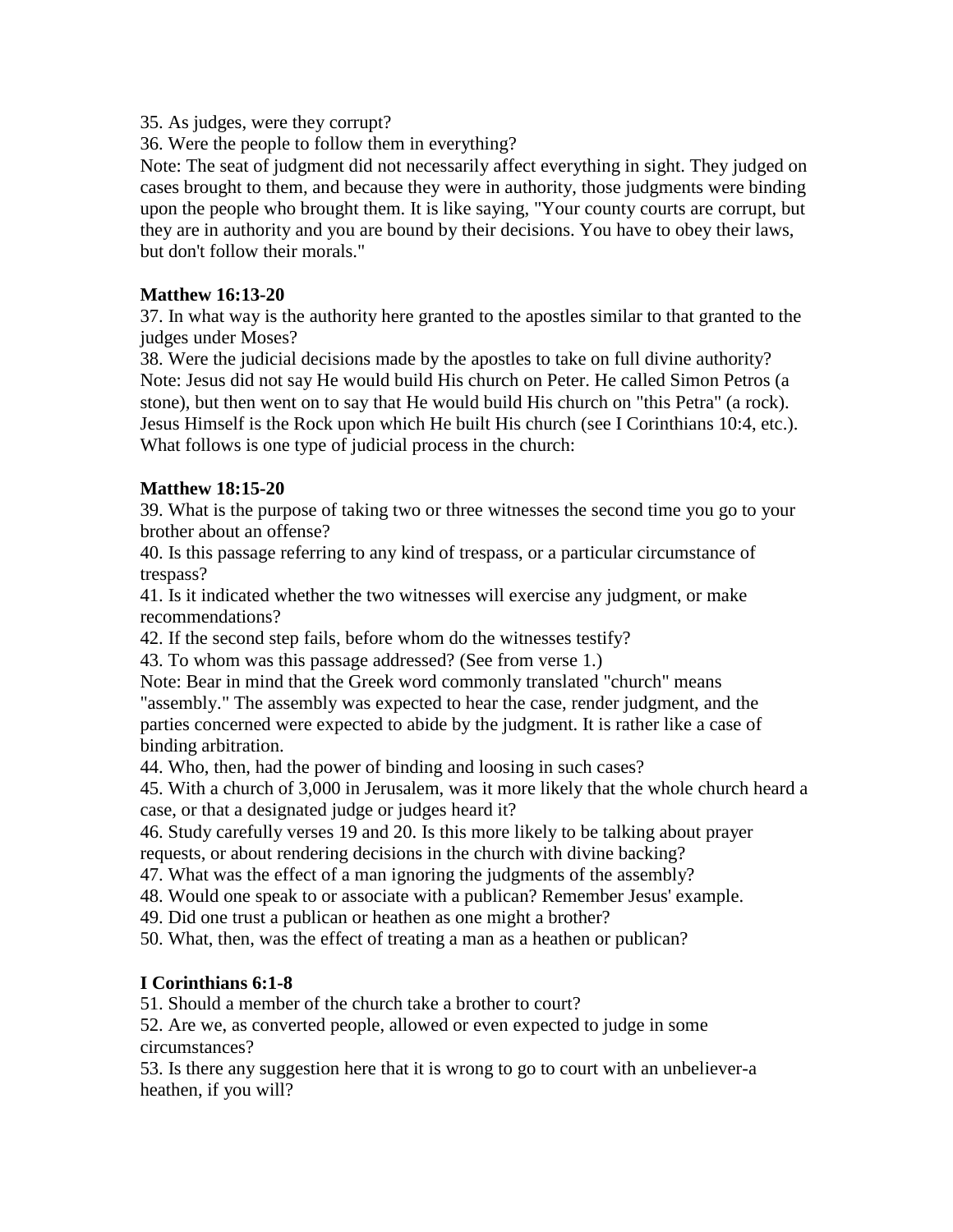54. What sort of person should the assembly designate to hear a case?

55. In a case where a man has caused great monetary loss to a brother, and refuses to hear the church, does the brother have no other recourse?

56. If a man who will not hear the church is to be treated as a heathen man and a publican, does this mean that one might now seek redress in court?

Note: Surely, a circumstance like this must be very rare-especially in small assemblies. Most grievances are settled on the first visit. Most of the remainder on the second. This is all included here to demonstrate that the process of rendering judgments was a part of the lives of Israel and the church. But bear in mind that even if a brother turns out to be a heathen, it is better in most cases to suffer wrong than to take him to court. This becomes a matter of personal judgment.

# **THE CHIEF JUDGE**

57. Moses was the one at the top of Jethro's pyramid. Who is the one at the top for the church? (See Ephesians 1:22 and Colossians 1:18.)

58. Was there to come another prophet like Moses? (Deuteronomy 18:15-19)

59. Who fulfilled that prophecy? (Acts 3:18-24)

#### **Matthew 20:20-28**

60. What were the presumptions of the disciples relative to the structure of Jesus' administration?

61. Was Jesus prepared to allow authoritarian rule in His kingdom or church?

62. Is there any hint that Jesus was prepared to have, under Himself, one-man

hierarchical rule over the whole church? (If convenient, take a look in your dictionary at the meaning of "hierarchy.")

Returning to the Old Testament, how did judging work in practice?

#### **Numbers 15:22-36**

63. Is there such a thing as a sin of error or ignorance?

64. Is there such a thing as a presumptuous or arrogant sin?

65. Would you expect them to be dealt with in the same way?

66. Was this instance of gathering sticks on the Sabbath a sin of error, or a presumptuous sin?

67. Was it clear to Moses and the other judges what should be done?

68. Who rendered judgment in this case?

Note: This particular example does not fall in an historical account, but in the midst of a set of laws. It is offered, as judgments commonly are, as an example of what to do with a given law under specific circumstances. In this case it is an illustration of a presumptuous sin, and how its treatment might differ from that of an ignorant sin.

69. Can you think of instances where the same act might be committed, but with a different attitude and intent, and where a different judgment might be made?

70. Might there be a difference in the administration of judgments when one does not live in a society governed by God?

71. Does the fact that a different judgment might be made in other circumstances mean that this judgment is abolished?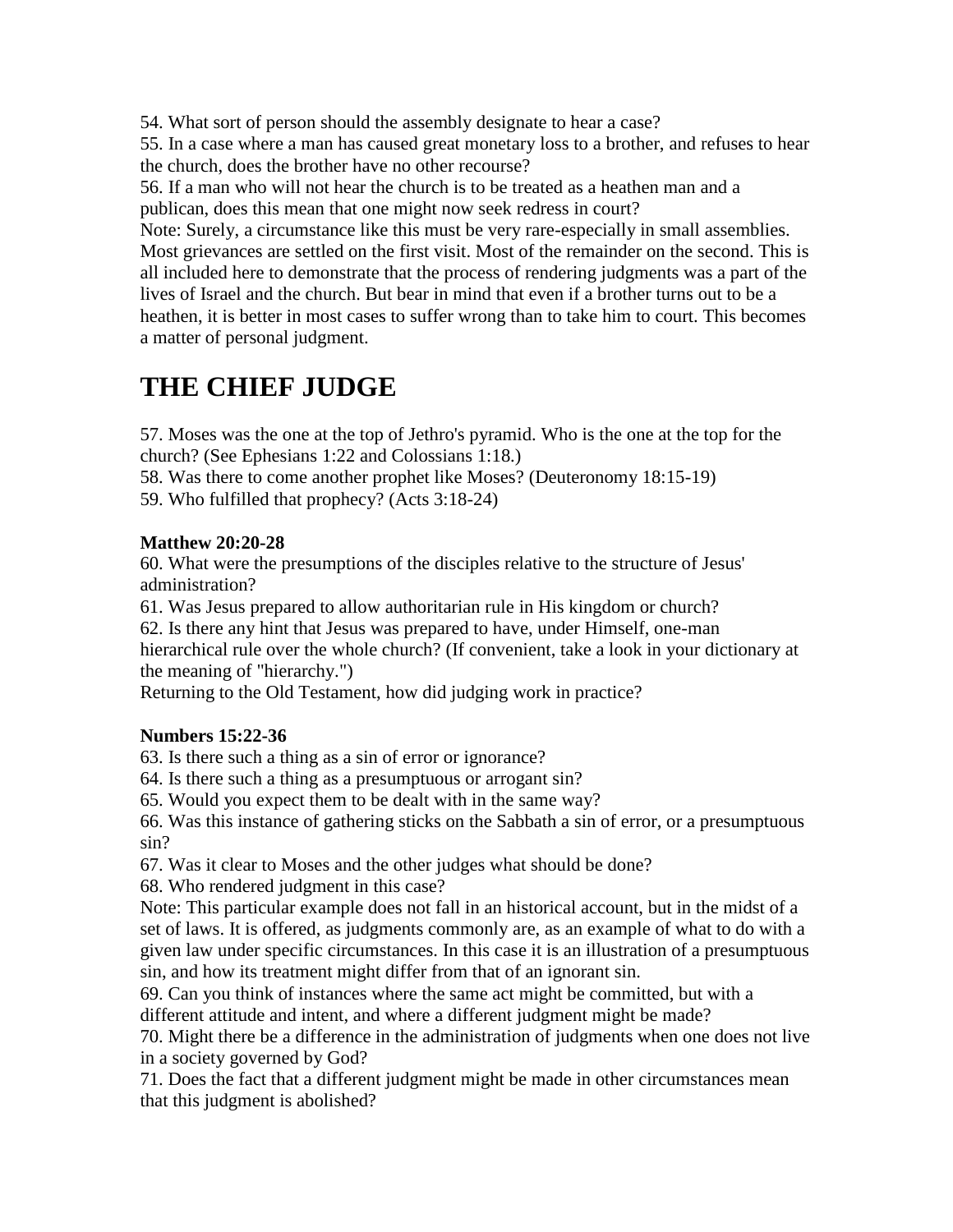72. Does this judgment teach us anything about the application of the Fourth Commandment, or its importance?

Note: A judgment, once rendered, becomes a permanent part of law. This law did not require Israel to have Sabbath police, or to stone everyone who picked up two sticks of firewood on the Sabbath from that date on. Exceptions could have been made for emergency or hardship. But the law served to illustrate that for a community to have any discipline, high handed, flagrant sin had to be dealt with by the community. In this case, there were two problems. One was the breaking of the Sabbath, and the other a deliberate flouting of the commandments of God and the leadership of Moses.

There may be reason to believe that infractions were dealt with more harshly in the wilderness because of the harsh circumstances under which they lived. An army deals with insubordination more severely on a battle ground in time of war than on a parade ground in time of peace. But insubordination is still insubordination in either case.

A great deal of Old Testament law (more than you might think) is in the form of judgments. Failing to take this into account has led many to wrong conclusions about the law. Many of the laws you read are God's judgments handed down to Moses in answer to a question or problem. Others are the judgments made by human judges of one administration or another. It is not always clear which is which.

By the time Deuteronomy was written, many years had passed since the giving of the original law. Israel had faced many life situations and had accumulated quite a lot of case law. Some of it was written, some of it was in oral tradition. What follows is an exercise in biblical judgments.

#### **Deuteronomy 22:1-30**

73. Does the old saw "Finders keepers, losers weepers" find any support in God's law? 74. Verses 1-3 contain judgments applying to specific instances. Write for yourself a short paragraph describing the underlying law or principle.

75. Can you suggest a modern incident in an urban environment which would be covered by the underlying law, though not specifically mentioned here?

76. Your neighbor, whom you don't like very much, has gone off and left his sprinkler on. The water is gathering and is about to run into an area that will cause costly damage to your neighbor. The handle that will turn it off is in plain view a few steps away. Should you turn it off or let it run and damage his property? Which judgment in this chapter would apply?

77. Does the law prohibit "cross dressing"?

78. What might be the underlying purpose of this law?

79. In your judgment, would that underlying purpose prohibit a woman from wearing her husbands parka to the grocery store?

80. Where does the Bible define "that which pertaineth to a man" in the way of clothing? 81. If the Bible does not define it, what does?

Note: This is a classic illustration of how human custom can affect the application of God's law. What pertained to man in terms of clothing of that day is hardly the same in the twentieth century. But the underlying law and purpose is the same. Only the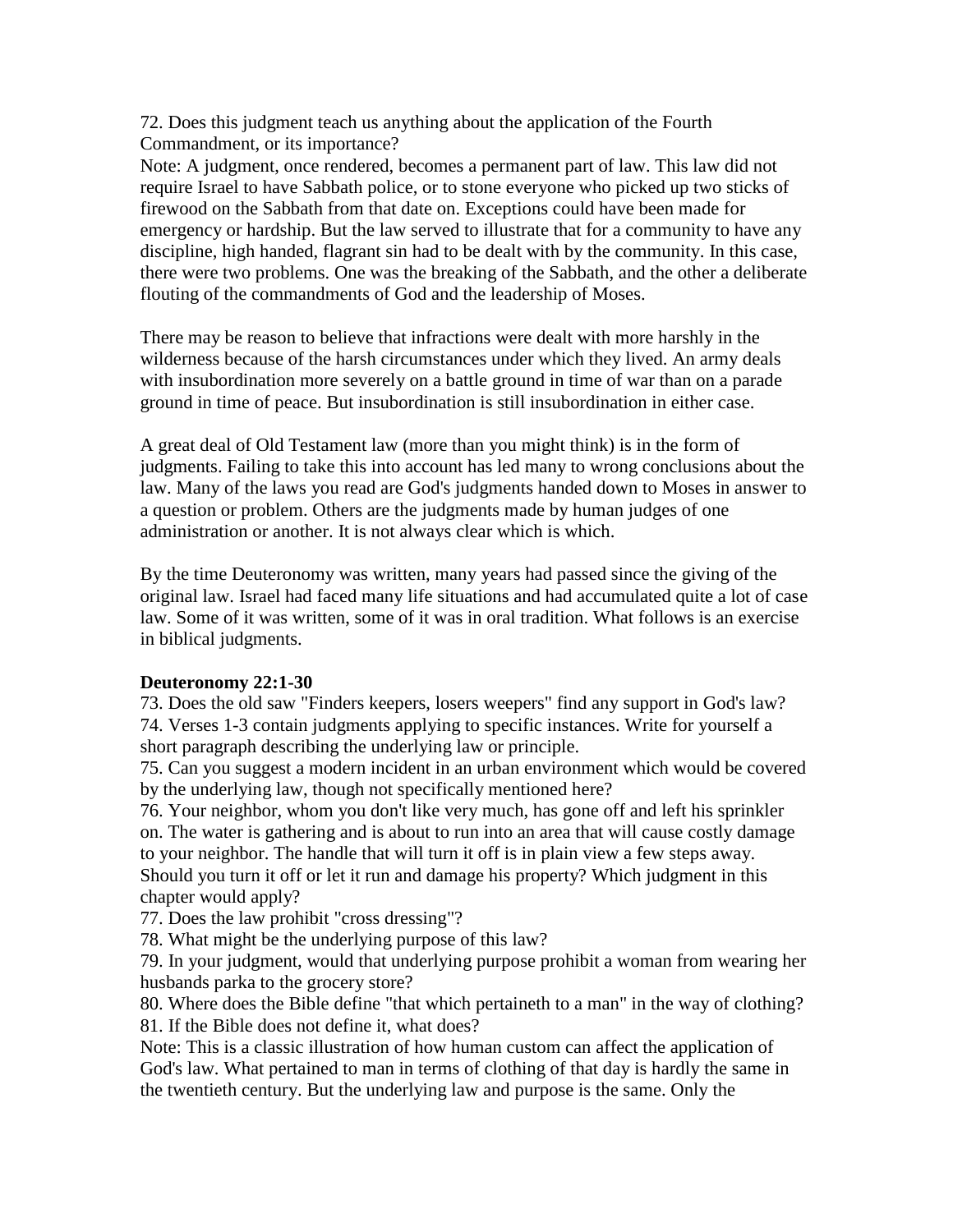judgments of application will change.

82. What is the underlying concern expressed by the judgments of verses 6 and 7?

83. Can you think of a different illustration of the same principle?

84. Verse 8 has a very specific requirement. In your judgment, how would it apply to a man building a house with a pitched roof in a modern community where no one but workers will ever be on his roof?

85. Suppose a man builds a deck behind his house that is high on a slope at the back. A person could fall from this deck and be hurt. Is he not bound by this law because the law does not mention a deck?

86. Describe, in a short paragraph, the underlying principle behind this judgment. 87. Verses 9-11 seem to be related. How would you describe the underlying principle? Note: We encounter some judgments in the law for which the underlying principle is either dimly seen or entirely obscured. In such a case one makes his own judgment and carries on. No one makes garments of linen and wool mixed anymore, so there is no direct application. Does it apply to wool and dacron? Probably not. In any case, it is not done to please God, but to protect man. Verse 10 has sometimes been cited to suggest that some workers are incompatible and you should not require them to work together.

The meaning behind verse 12 has been lost in antiquity. It probably has its roots in customs long past and has no meaningful application. Remember that the law does in some cases address human customs which can change (as in the law pertaining to men's and women's clothes). It is also advisable to use common sense in applying these judgments. Since God created human reason, you can use that too.

None of this means that any of these laws have been abrogated. However, some of them have no discernable or meaningful application outside of the culture in which they were given. The law requiring fringes on garments probably made a statement in that culture, but the meaning of the statement has been lost. Scholars may someday tell us what it meant. When that happens, we probably will still not need to put fringes on a garment, but we will understand an underlying principle that applies nonetheless.

88. What was to be done to a man who went around grumbling that his wife was not a virgin when he married her-if the charges were false?

89. Was virginity at marriage a serious matter?

Note: The "tokens of virginity" were a custom of the time that could be incorporated into a judgment. They are still a custom in some societies, but not in most. There is no way to apply this law directly where the customs are different. The law does describe certain values, however, that should not be ignored.

The remainder of the examples in this chapter we will leave for you to explore on your own.

#### **Psalm 119:97-104**

90. Now can you understand why David found meditation on the law so profitable? Note: The difference between right and wrong is not always so easy to see. Life is complex, and the variations in life situations are endless. A law that could tell us what to do at every turn in the road would fill all the libraries in the world. Instead, what we have